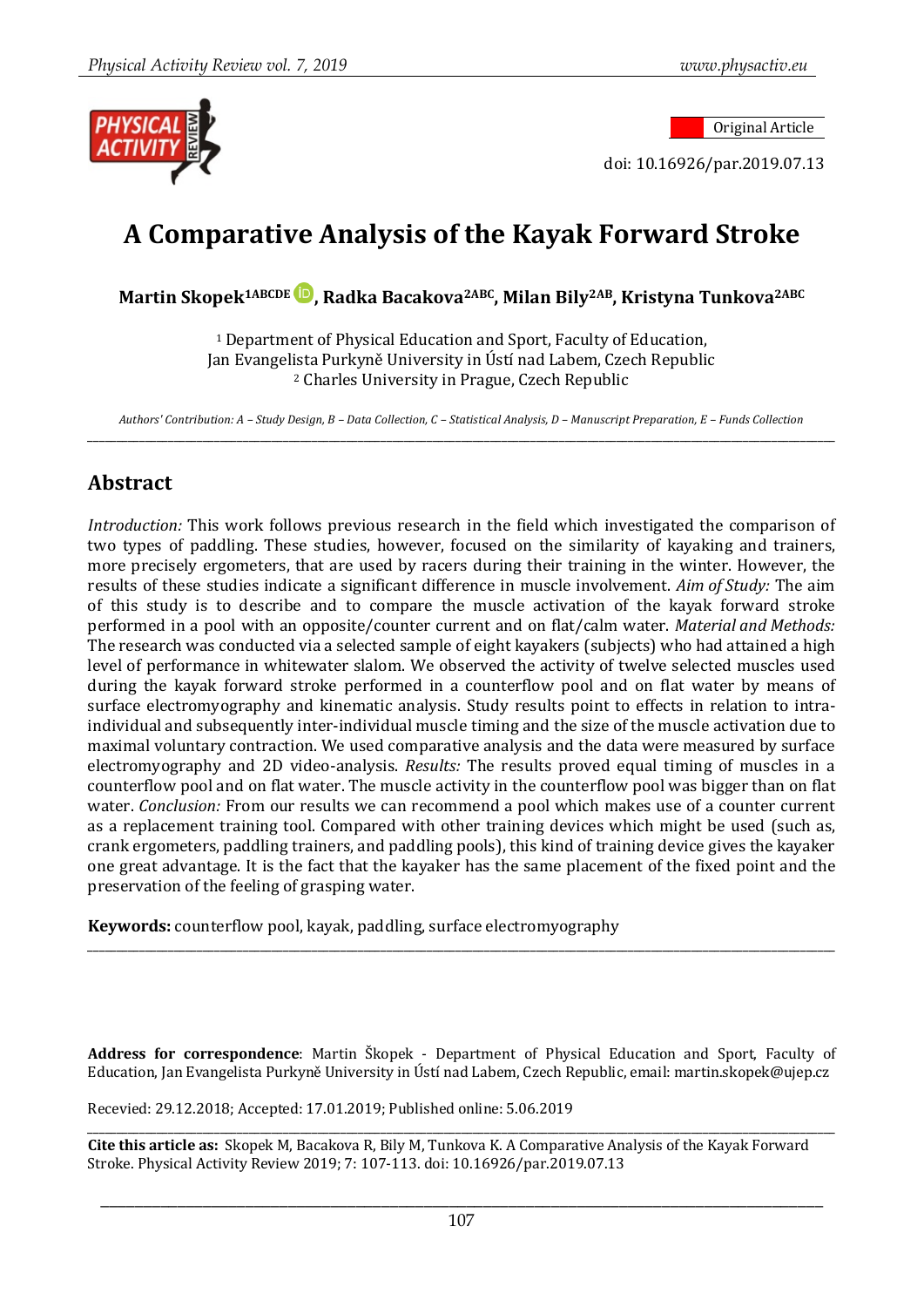### **INTRODUCTION**

Kayak paddling is considered a demanding dynamic muscle activity which consists of uneven cyclic and acyclic movement sections. All necessary movement needed for managing the slalom course consists of a very complex system of neuromuscular activity. Paddling is composed of two types of movement which drive and control motion. Paddling efficacy increases based on how high the percentage of drive paddling is in contrast to the percentage of control paddling motion. When it comes to motor effects, paddling is made possible via body frame muscles and arm muscles. Lower limbs play a more passive soft motor role including high coordinating muscle activity which is necessary for successful movement in water [1,2].

Correct technique for such movement consists of high muscle coordination and movement economy, which means that only those muscles which are necessary for the motion are activated. Other muscles should be in a relaxed position. Incorrect muscle coordination, i.e., non-economic motion, consists of unnecessary muscle activation which then creates unnecessary increased muscle tone. Proper muscle metabolism inside the muscle tissue cannot be properly achieved and thus the kayaker is faced with the danger of increased fatigue. With increasing fatigue also comes decreased muscle coordination. Unnecessary muscle movement also includes facial muscle activity, e.g., grimacing, a movement which includes facial mimic muscles. This is an unnecessary waste of energy, which can also lead to the incorporation of other muscles due to muscle chain interconnections [3,4]. Correct paddling technique is based on the kayak's movement. The kayak must glide on the longest possible trajectory in order to gain enough speed. The most elementary part of paddling motion is the torso rotation, where the spinal cord is the rotation axis. The stroke itself is then performed by the back muscles (latissimus dorsi, trapezius), torso muscles (pectoralis major, serratus anterior, obliquus externus and internus) and arm muscles as well (biceps brachii, triceps brachii) [5]. The arm muscles become fatigued sooner than the large torso muscles, which is the reason that, in training, focus must also be placed on training the arm muscles. Another important aspect of kayak training is the necessity for an awareness of muscle relaxation in such muscles that are not active during movement, this being essential for short-term muscle regeneration [6].

Bílý [1] describes the direct kayak stroke movement in four stages which follow one after another and thus make the stroke motion a unified whole. Individual phases are the catch, the drive, the completion and the body over. Kračmar [7] in his monograph mentions several studies which compare these via SEMG muscle activity during different muscle motions which are similar in comparison to kayak paddling. These tested movements included kayak paddling motions, rope pullups and the training of kayak paddling. Artificial movements and their role in imitating the natural conditions of movements in the sports environment always tend to show a certain level of specifiers based on how much they differ from the so called "coordination map of the target movement". Coordination mappings are different for each individual. However, some similarities can be detected (i.e., the phylogenetic framework). Further comparison of the cyclical movement used during paddling with other kinds of motion has been quite often discussed among a variety of studies. The main focus has tended to be comparisons between training indoors and in a natural water environment. Ergometers are frequently used as a part of the training process during winter months. The results of such studies, however, point to quite staggering differences in muscle activation [8–11].

This particular study focused mainly on the comparisons of the muscle activity levels during kayak paddling against the counterflow in a water pool versus paddling without any current using surface electromyography as the main analytical tool. The level of muscle activity was observed in relation to the maximal intentional (will-based) muscle contraction (MVC) done according to Janda [12] The study also focused on different timings of muscle activation based on their behaviour in two different environments during movement [13,14].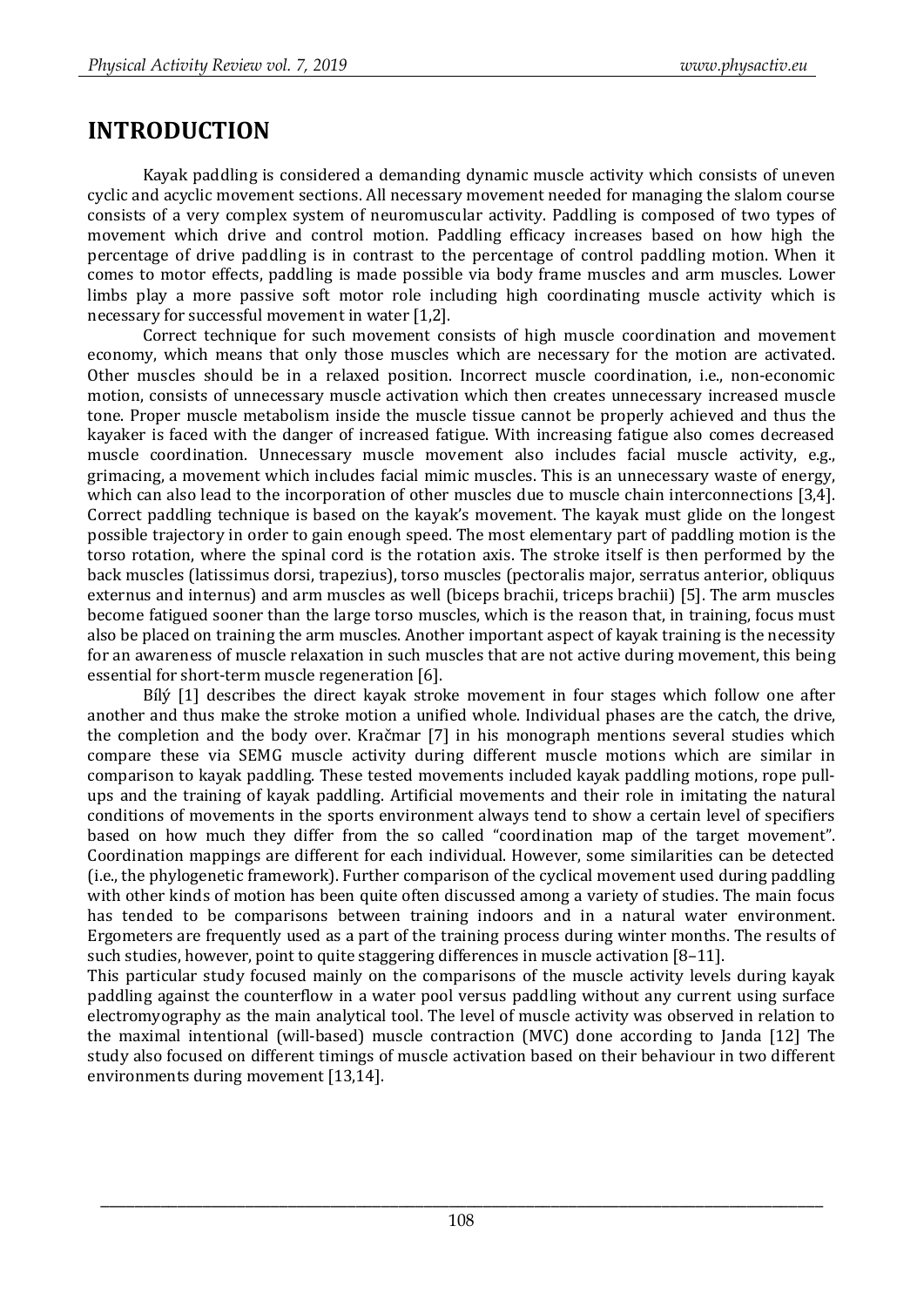### **MATERIAL AND METHODS**

#### *Participants*

The tested group of participants was not a random, but a selected, sample of test subjects. The set included 8 subjects (age 24±4 years, 78.5±3 kg, 178±6 cm) with a steadily fixed movement stereotype (these were kayaking specialists and professional athletes). In this way it was possible to minimize any possible deviation during the measurement process caused by incorrect paddling techniques.

#### *Protocol*

The study is based on a descriptive analytical comparison with both an intra- and an interindividual data result comparison. The research was conducted on a sample of eight subjects who were professional athletes (kayakers) and who agreed to have twelve selected muscles analysed via a surface electromyograph and to observe the muscle activity during stroke motions in a pool with counterflow and also one with no current.

The observed muscles  $(n=12)$  were selected based on their basic functions, according to Čihák [15], Travell, Simons [16], and also based on their functions during kayak paddling, as previously stated by Buchtel [17] The selection was also based on sequencing inside the muscle chain, as previously mentioned by Véle [4, 18] always taking into account both the right and left parts of the body (flexores, extensores, biceps brachii, triceps brachii, pectoralis major, latissimus dorsi). Before the electrode application, the skin surface had to be shaved and cleaned, including getting rid of any excess moisture by means of rubbing alcohol. Electrodes were placed so that the couplings of their centres were aligned with the muscle fibres, placing them at the point of the highest muscle tone, which was judged by a physiotherapist, as recommended by Travell, Simons [16].

The results were gained based on a comparative analysis of the EMG muscle activity signals combined with a kinetic analysis which was possible by having a synchronised 2-D video recording of the movement. The surface electromyography (SEMG) is an analytical tool which allowed us to judge the sequence of muscle activation timing and the levels of muscle activation in relation to the maximal intentional muscle contraction (MVC) which was based on a muscle test [12].

The measurement process was done inside a k1 (Prijon Soča) kayak always starting on a calm water surface or inside a pool with counterflow located at the Department of Physical Education and Sport in Ústí nad Labem (Pool flum Super for A7). In order to compare two types of locomotion, maximal paddling intensity for 1 minute was set as a time period during which every high performance athlete is typically able to paddle without any significant errors or unnecessary involuntary movements in order to maintain kayak stability. The measurement took place for all locomotion types and was always done twice. The first measurement was regarded as an initiation and warm-up and the gained data were not processed because this attempt was regarded as a trial. A greater number of measurements was not completed in order to avoid fatigue. Each Subject took a 30 minute break in between different motion type measurements due to the necessity of placing electrodes onto a different part of the body.

#### *Mobile EMG device technical specifications*

We used an independent polyelectromyography mobile device for muscle electricity potential screening. It was manufactured by Megawin Biomonitor ME 6000 (Meg Electronics, Finland). Its technical specifications are: signal rough/average/RMS/joined with the range of ± 8192 μV for EMG, number of channels: 4/8/12/16, pattern frequency: 1.000/2.000/10.000/250/100 Hz.

#### *Statistics*

Intra-individual analysis of the gained results was done based on a curve conversion into absolute values. The specific time period in which an individual movement cycle included both a periodic muscle activation and a deactivation (n = 50 cycles) was set for the following data processing as an experimental part of the data processing. Excluded were movement cycles which occurred at the beginning and end of locomotion during which time the muscle activity is not yet fully stabilized. Excluded were also threshold values, as the Galton median calculation example suggests, for better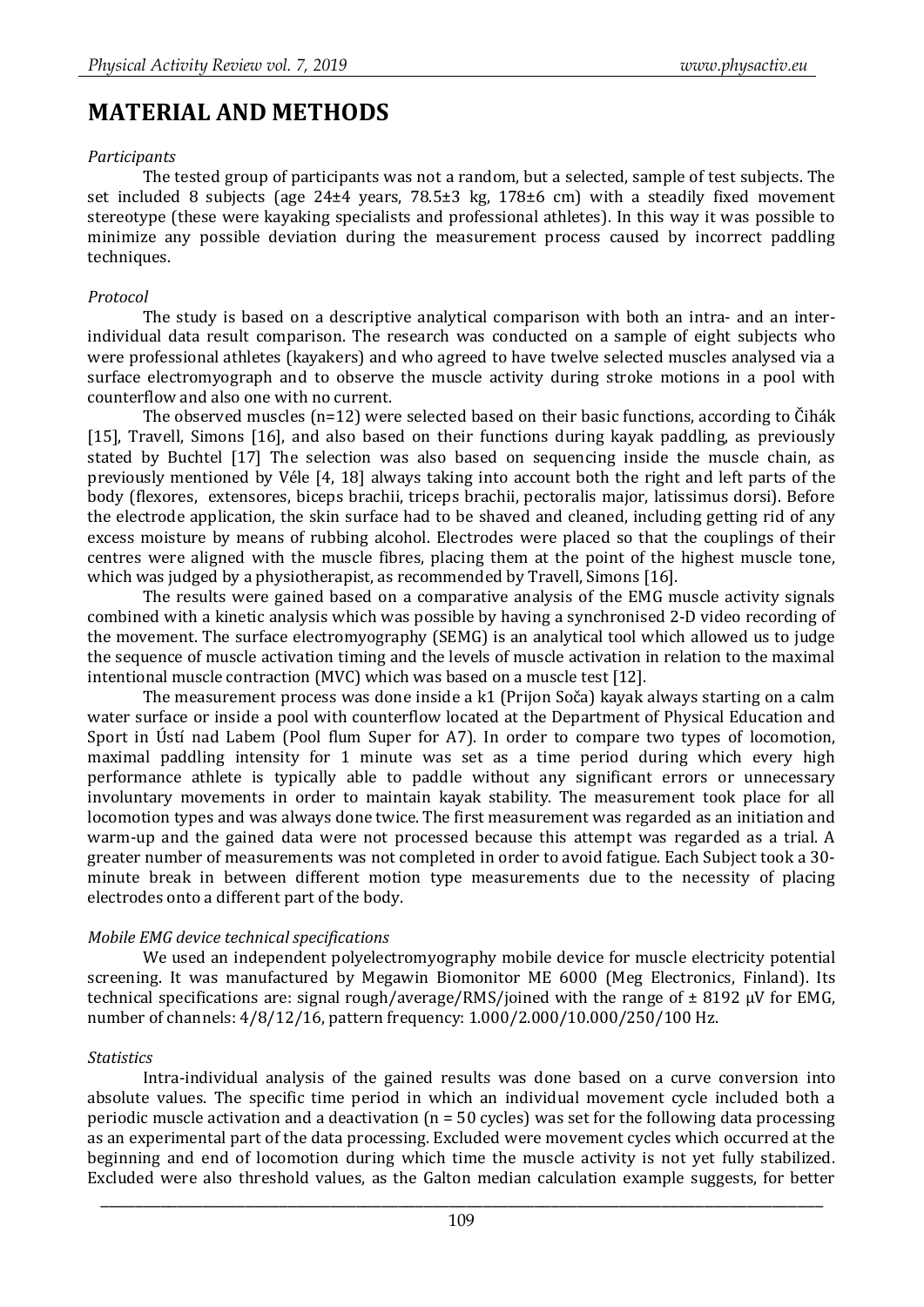reliability of the results. The analysed data were then calculated for the average EMG curve, which was implemented to one distance length (interpreted as a percentage of 0–100% of the paddling cycle) as previously suggested by a variety of authors [19–22].

In order to specify the time shift of the muscle activity initiation in comparison to the intraindividual analysis of the selected time period, the so-called triangular detection of beginning and end of the muscle activity visible via EMG signal was set at the EMG threshold of 25% of the maximal muscle activity [23]. Such values of muscle activity timing were detected via scripts in Matlab software (version 7.8.0, R2009a) which calculated the maximal cross correlation coefficient. In relation to the maximal cross correlation coefficient we are then able to set phase shift timings of when individual muscles begin their activity [14]. The similarity comparison is then set based on the timing sequencing via the Spearman's rank correlation [24].

Inter-individual comparison of the results was then further processed via a percentage differential of the measured muscles during paddling in the pool with both counter flow and no current. The percentage levels of muscle activation in individual muscles in relation to the MVC were rounded to whole numbers and in case of two peak muscle activations the mean value of these two activations was calculated [12,23,25].

### **RESULTS**

Table 1 include the percentage differences of the measured muscles between paddling in the pool with counterflow and the pool without any current. The percentage values of the muscle activation in relation to the MVC were rounded to whole numbers. In the case of two peak muscle activation, the mean value of both activations was calculated.

The results showed higher muscle activation of the forearm muscles (flexores bilateral and extensores) in the pool with counterflow when compared to the pool with no current. The biceps brachii show more bilateral opposite tendencies than other measured muscles. The right upper limb activated this muscle more often on the calm water surface in five out of eight subjects, the left upper limb then activated this muscle, as detected in six out of eight subjects. The tendency toward higher activity in the counterflow pool was detected among these muscles as well: triceps brachii, bilateral pectoralis major and latissimus dorsi as can be seen in the figure 1.

|                          | Subjects |                |          |         |        |       |        |        |  |
|--------------------------|----------|----------------|----------|---------|--------|-------|--------|--------|--|
| Muscle (in Latin)        | 1        | $\overline{2}$ | 3        | 4       | 5      | 6     | 7      | 8      |  |
| Mm. flexores dx.         | 8.5%     | 20%            | 15.5%    | 21.5%   | 13%    | 10%   | 4%     | 11%    |  |
| Mm. flexores sin.        | 13%      | 29.5%          | 10.5%    | 25.5%   | 10%    | 5%    | 2%     | $5\%$  |  |
| Mm. extensores dx.       | 9%       | 11%            | 6%       | 16%     | 1%     | 15%   | $-2\%$ | 6%     |  |
| Mm. extensores sin.      | 6%       | 8%             | $-3%$    | 24%     | 2%     | 7%    | 21%    | 3%     |  |
| M. biceps brachii dx.    | $-7%$    | 36%            | $-10.5%$ | 5.5%    | $-1\%$ | $3\%$ | $-13%$ | $-18%$ |  |
| M. biceps brachii sin.   | $-3%$    | $-9%$          | $-15%$   | 5.5%    | $-3%$  | 11%   | $-20%$ | $-9%$  |  |
| M. triceps brachii sin.  | 7%       | 12%            | 17%      | 3.5%    | 3%     | 4%    | 1%     | $-44%$ |  |
| M. triceps brachii dx.   | 7%       | 25.5%          | 6.5%     | $-0.5%$ | 1%     | 7.5%  | 1%     | $-30%$ |  |
| M. pectoralis major dx.  | 15%      | 26.5%          | 20%      | 4.5%    | $-3%$  | 15.5% | 8%     | $-15%$ |  |
| M. pectoralis major sin. | 12%      | 21.5%          | 1%       | 5%      | 2%     | 16.5% | 4%     | $-12%$ |  |
| M. latissimus dorsi dx.  | 18%      | 2%             | 4%       | 3%      | 5%     | 9%    | $0\%$  | $-7%$  |  |
| M. latissimus dorsi sin. | 25%      | 9%             | 3%       | 14%     | 7%     | 14%   | 9%     | $-6\%$ |  |

Table 1. Muscle activation percentage differences among individual subjects

Positive values - increased muscle activation in the pool with counterflow, Negative values - increased muscle activation with no current, 0 shows no value - equal muscle activation in both counterflow and no current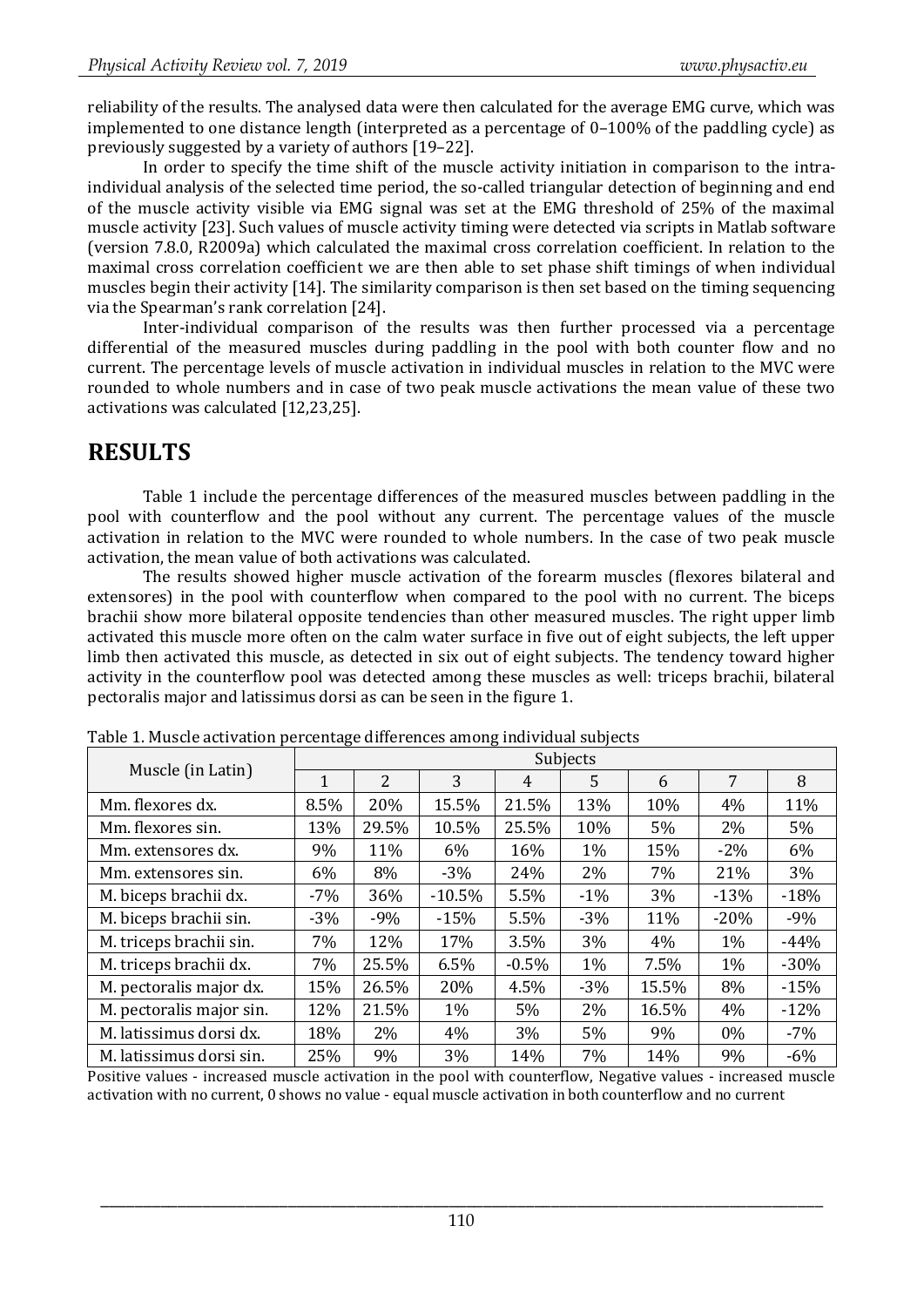

Flum Flat water

#### Figure 1. Muscle activation percentage differences relative to the MVC

| Table 2. Muscle activation ration |                  |      |      |                  |      |            |      |            |  |
|-----------------------------------|------------------|------|------|------------------|------|------------|------|------------|--|
| Subject                           |                  | -    | ັ    |                  |      |            |      |            |  |
| w                                 | $\Omega$<br>1.Z, | 1.46 | 1.18 | $\Omega$<br>1.Zb | 1.08 | ററ<br>1.3U | 1.04 | 70<br>υ. / |  |

 $\infty$  > 1 inform increased activity of the measured muscles during counterflow paddling

 $\infty$  < 1 inform increased activity of the measured muscles during paddling with no current

| Table 3. The relation of muscle activation sequencing based on the Spearman coefficient ( $\alpha$ <0.002) |  |  |  |  |  |
|------------------------------------------------------------------------------------------------------------|--|--|--|--|--|
|                                                                                                            |  |  |  |  |  |

| $\sim$<br>Subject         |      | -    | ີ    |      |      |             |             |                                 |
|---------------------------|------|------|------|------|------|-------------|-------------|---------------------------------|
| coefficient<br>Spearman o | 0.98 | 0.96 | 0.95 | 0.98 | 0.98 | 96<br>v. Ju | 07<br>υ.ο , | $Q_{\Delta}$<br>v. <sub>/</sub> |
|                           |      |      |      |      |      |             |             |                                 |

Table 2 presents the percentage value ratio of muscle activation between paddling in the pool with counter current and in the one with no current among individual subjects. All of the values are shown in relation to maximal voluntary muscle contraction. Table 2 also contains that the selected muscles were more activated in the pool with counterflow than on a calm surface. This was verified in seven out of eight subjects. The following table 3, include the results of the Spearman coefficient of the sequential correlation between muscle activation sequencing during paddling with a counter current and with no current among individual subjects.

### **DISCUSSION**

Overall, it is possible to surmise that some inter-individual tendencies have been spotted. However we must keep in mind that every kayaker has his or her individual style of performance. All Subjects equally activated forearm muscles (flexores bilateral and extensores bilateral) in the counterflow pool. This was different on a calm water surface. Forearm muscles stabilize the contact of the paddle with the water surface so the punta fixa setting is ideal for the kayaker to pull during a stroke movement [5,26]. The paddle blade has to be placed in the water in such manner as to ensure that the resistance in the water is optimal and the support point is not lost, and the kayak can thus move forward better [27]. The results show that the paddle setting is more difficult when the counterflow is in opposition to the kayaker. The waves in the water circulation crate increased the difficulty of driving the kayak and maintaining its position, which caused the selected muscles to activate more than on a calm surface, where waves are also created due to the paddling motion,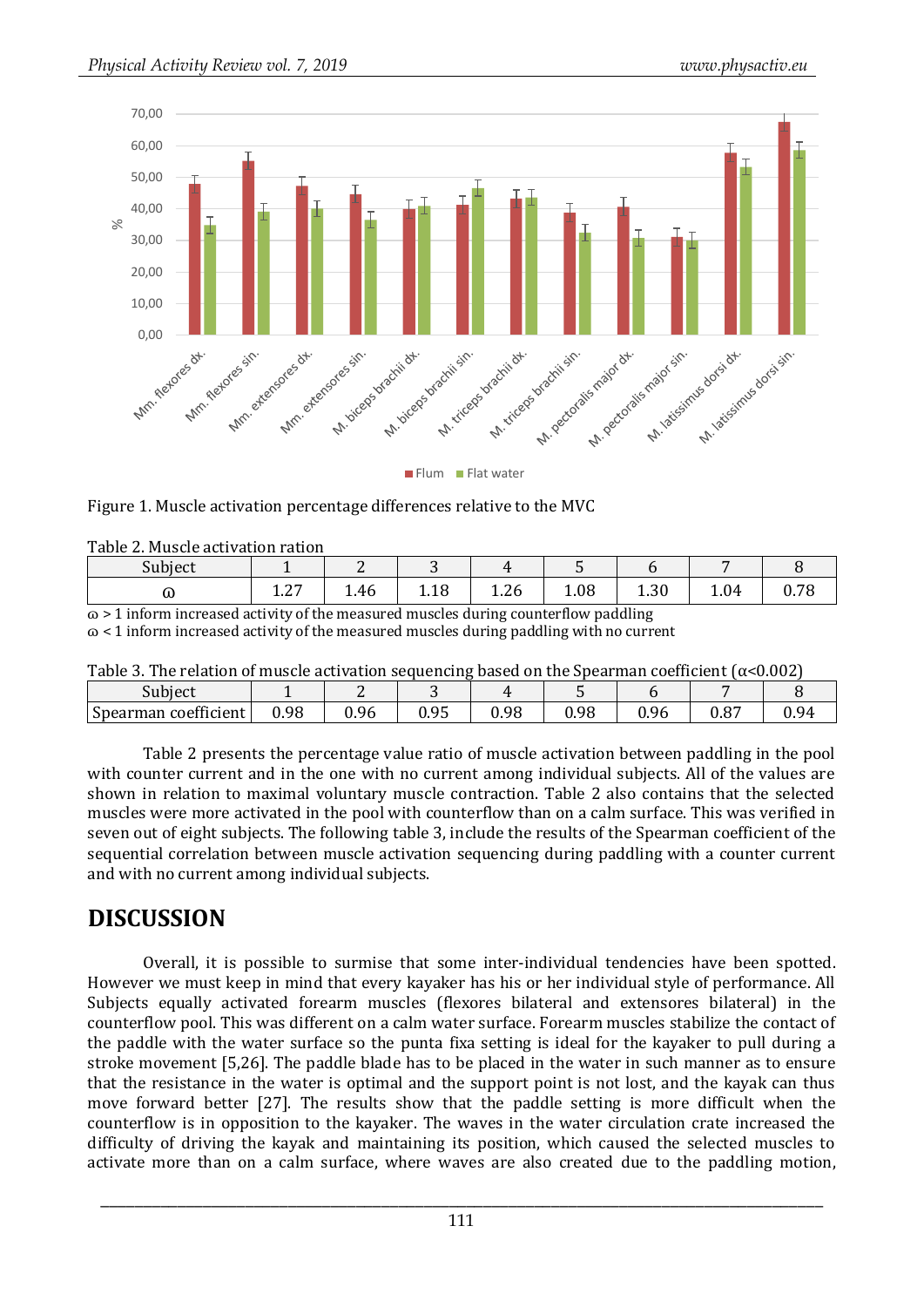however these occur behind the kayak and thus make it easier for a steady and fast movement. Our study results are in agreement with the subjective athlete assessment previously conducted by Busta [28], where athletes evaluated the counterflow paddling as more demanding for the forearm than paddling on a calm surface. This included triceps brachii, pectoralis major and latissimus dorsi. It is possible to assume that the main reason for this is the increased difficulty of maintaining and steering the kayak as described above and also due to the increased resistance caused by the opposite/counter water current. Busta [28] shows that after kayak has left the starting line, it is necessary to invest more strength and energy into the first few strokes. Then after gaining specific kinetic energy the strength level decreases. Similar results were gained by paddling against the counterflow. Kayak paddling may seem to be a linear motion, however the speed slightly changes during overall motion. A stroke creates a peak of maximal speed, and then during the phase of paddle shift to the opposite side, the kayak loses acceleration. In an environment (pool, white water) where counterflow occurs, one cannot afford to lose speed, and since the counterflow tends to slow the kayaker down, more effort must be given to the paddling motion. This could explain the tendency for increased muscle activation among Subject who activated their muscles in the counterflow environment 8.7% more, on average, than on the calm water surface.

Significant similarities in the muscle activation timing sequences in both types of paddling were detected after a comparison of the intra-individual results of all Subjects in our study. As seen in table 3, all eight Subjects showed a significant similarity in the muscle activation timing of individual muscles, based on the Spearman coefficient of the sequential correlation. Based on these results we find ourselves in dispute with other studies which focused on the comparison of stroke movements [8–11]. Our results show that both types of locomotion are very similar. Unlike other modern substitute training tools (ergometers with handles, paddling training simulators, and paddling pools), pools with counterflow have one big advantage. This advantage is the equally fixed puncta fixa and the necessity of maintaining a firm grip in the flow of the water current. It is, however, also important to keep in mind that muscle activation levels are higher when compared to other training techniques, and thus such training should be focused more on the development of strength skills rather than on paddling techniques.

## **CONCLUSION**

The results confirmed intra-individual and significant similarities in muscle activation timing in both environments among all tested Subjects, a result which shows this type of training tool to be more suitable for strength exercises than using simulators or training ergometers with handles due to the equal puncta fixa setting. The reverse current in pool can be recommended as a suitable training tool for kayaking and as a suitable training exercise, which has been verified in the inter-individual results comparison.

## **REFERENCES**

- 1. Bily M. Komplexni analyza techniky padlovani a jizdy na divoke vode [disseration]. Prague, Czechia: Univerzita Karlova, Fakulta telesne vychovy a sportu; 2002. [in Czech]
- 2. Strnadova M. Analyza zapojovani svalovych retezcu pri zaberu vpred na kajaku ve sjezdu na divoke vode [master's thesis]. Praha: Univerzita Karlova, Fakulta telesne vychovy a sportu; 2004. [in Czech]
- 3. Peric T, Dovalil J. Sportovni trenink. Grada. Prague, Czechia; 2010. [in Czech]
- 4. Vele F. Kineziologie. Prague, Czechia: Triton; 2006. [in Czech]
- 5. Kracmar B. Kineziologicka analyza sportovniho pohybu: Studie lokomocniho pohybu pri jizde na kajaku. Prague, Czechia: Triton; 2002. [in Czech]
- 6. Prskavec J. Vodni slalom: Technika jizdy na kajaku [master's thesis]. Praha, Czechia: Univerzita Karlova, Fakulta telesne vychovy a sportu; 2001. [in Czech]
- 7. Kracmar B, Chrastkova M, Bacakova R. Fylogeneze lidske lokomoce. Prague, Czechia: Karolinum; 2016.
- 8. Ballova K. Posouzeni zmen vysledku Wingate testu hornich koncetin v jednotlivych obdobich rocniho treninkoveho cyklu rychlostnich kanoistu [master's thesis]. Prague, Czechia: Univerzita Karlova, Fakulta telesne vychovy a sportu; 2007. [in Czech]